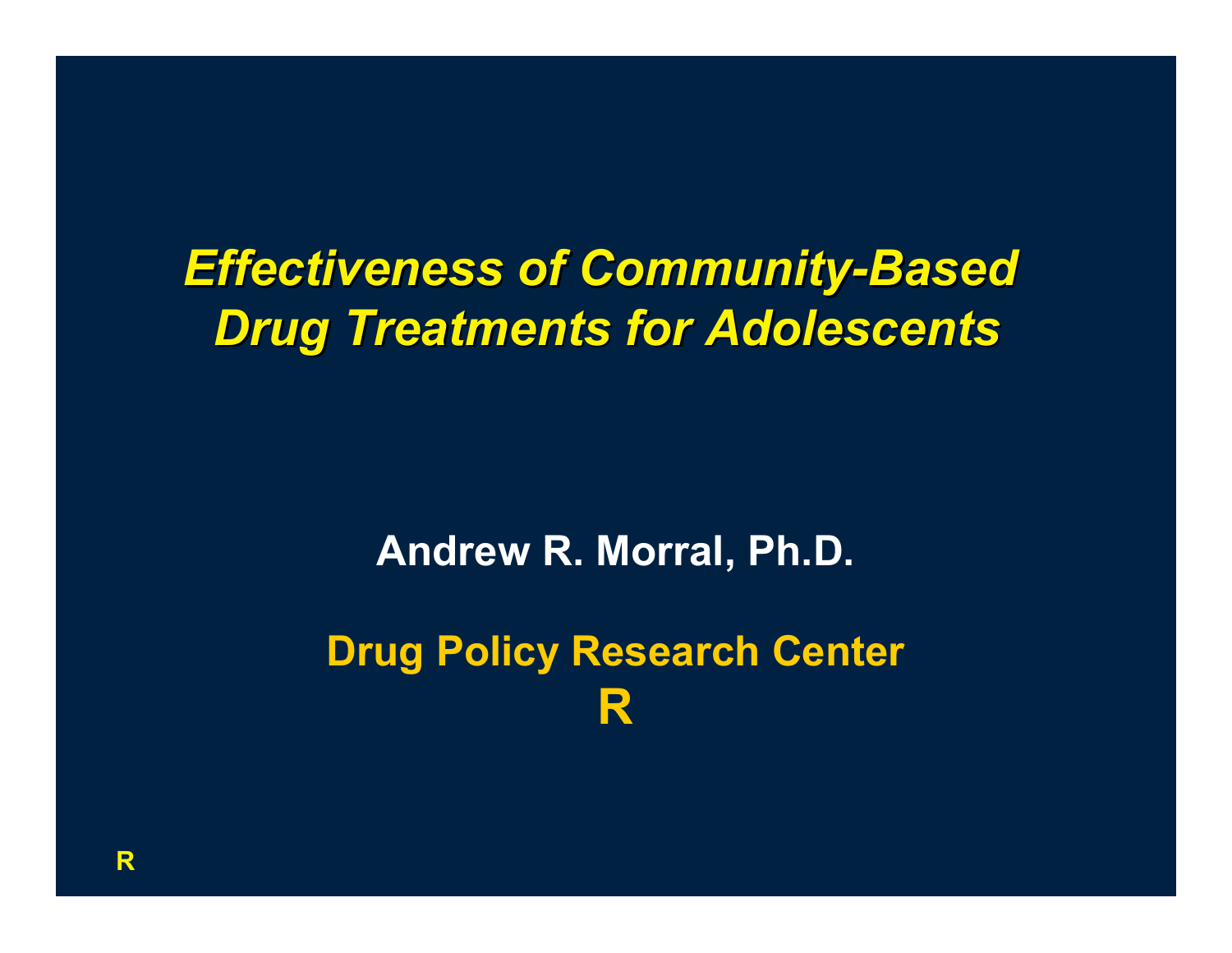#### *Science Science-Based Treatments Are Effective Based Treatments Are Effective*

**But the 135,000 annual adolescent admissions are mostly to community-based programs**

**Eclectic, not typically science-based**

**The BIG policy question:** 

*Are science-based treatments MORE effective than community-based treatments?*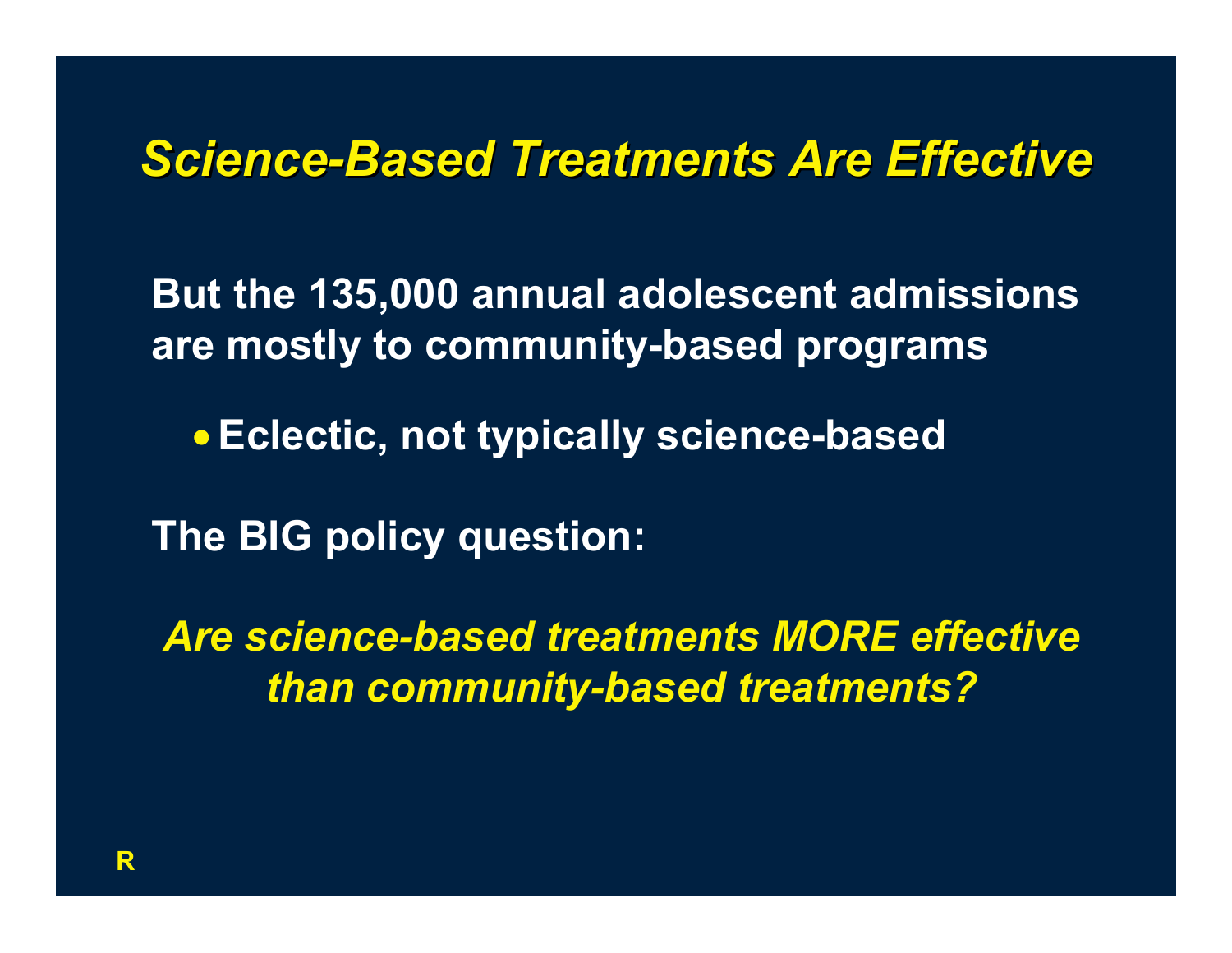**Community-Based Treatment is Understudied** 

**Rigorous studies unavailable**

 **Just one "random assignment" study 20 years old**  -**Sample too small to detect treatment effects**

 **Large observational studies are the norm** -**DARP, TOPS, NTIES, DATOS-A**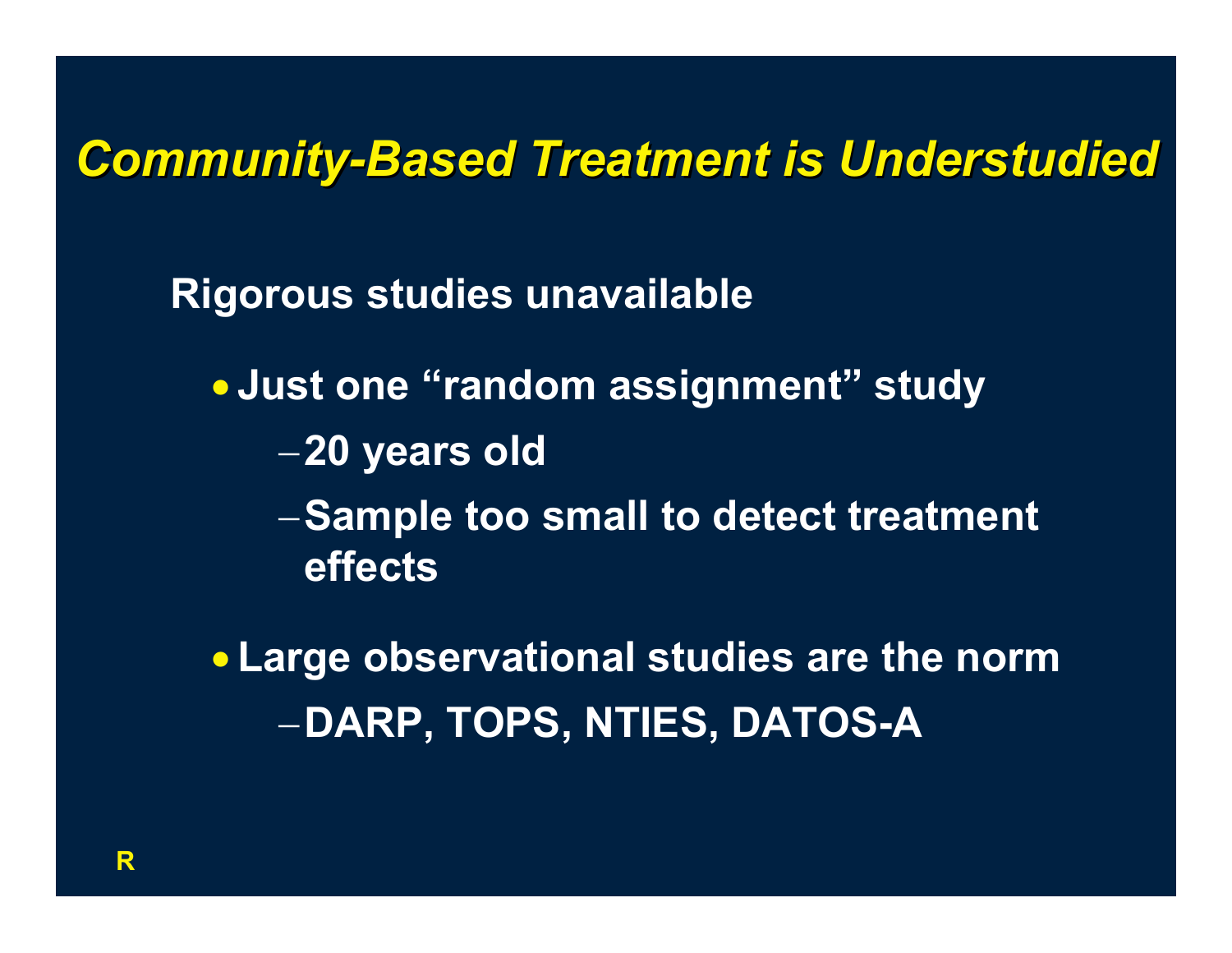# *Observational Studies Are Inconclusive Observational Studies Are Inconclusive*

- **Program effectiveness examined with**
	- **Before-After comparisons of problems**
	- **Awkward comparisons**
		- **Therapeutic Community**
		- **Outpatient Programs**
- **Are Differences in Outcomes Due toProgram Effects?** -**Clientele Differences?**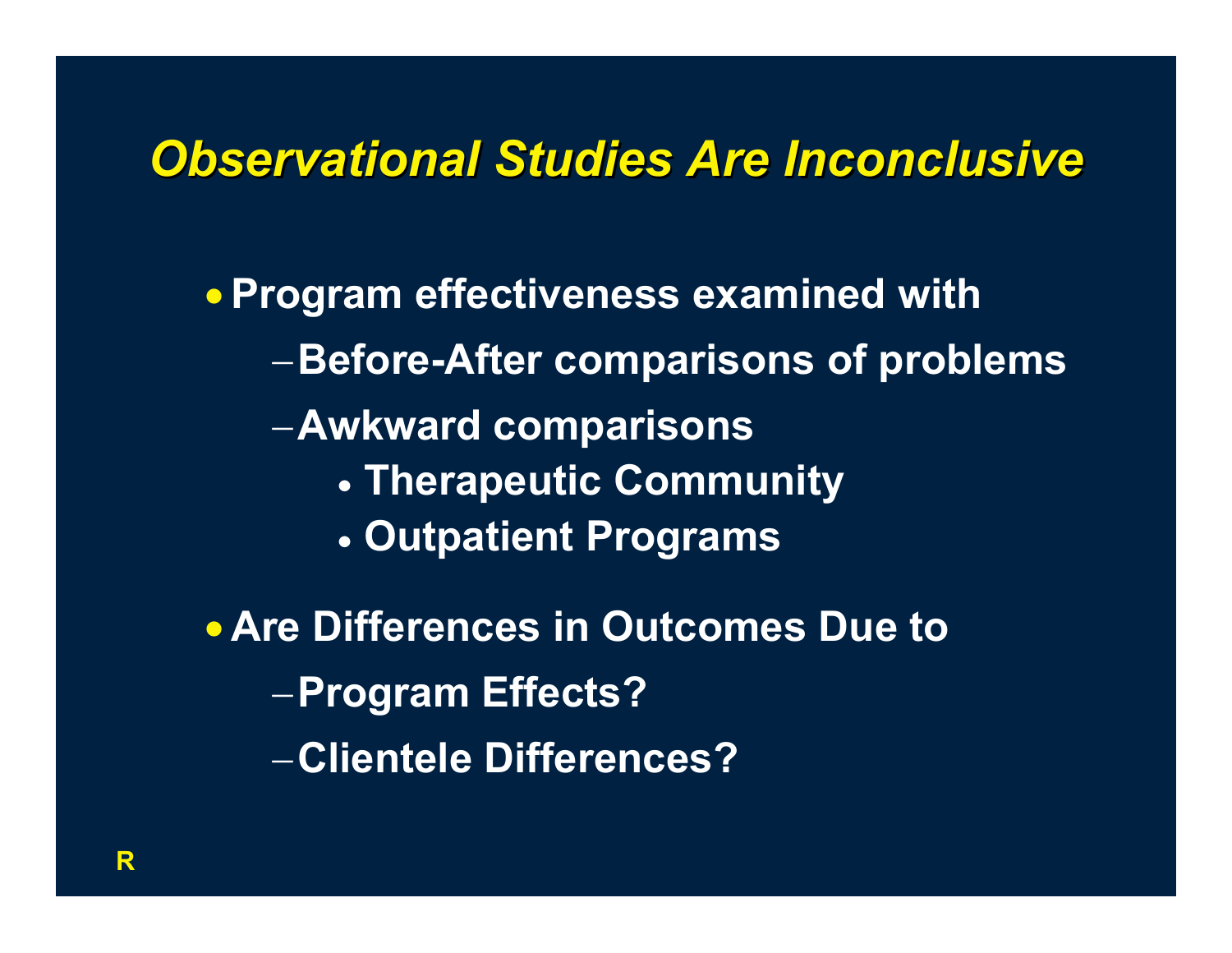#### *The 2nd Best Design: Case Best Design: Case-Mix Adjustment*

**Statistical selection of appropriate comparison cases**

 **Not previously used in evaluations of community-based treatment for youths**

**RAND recently used this approach with its Adolescent Outcomes Study**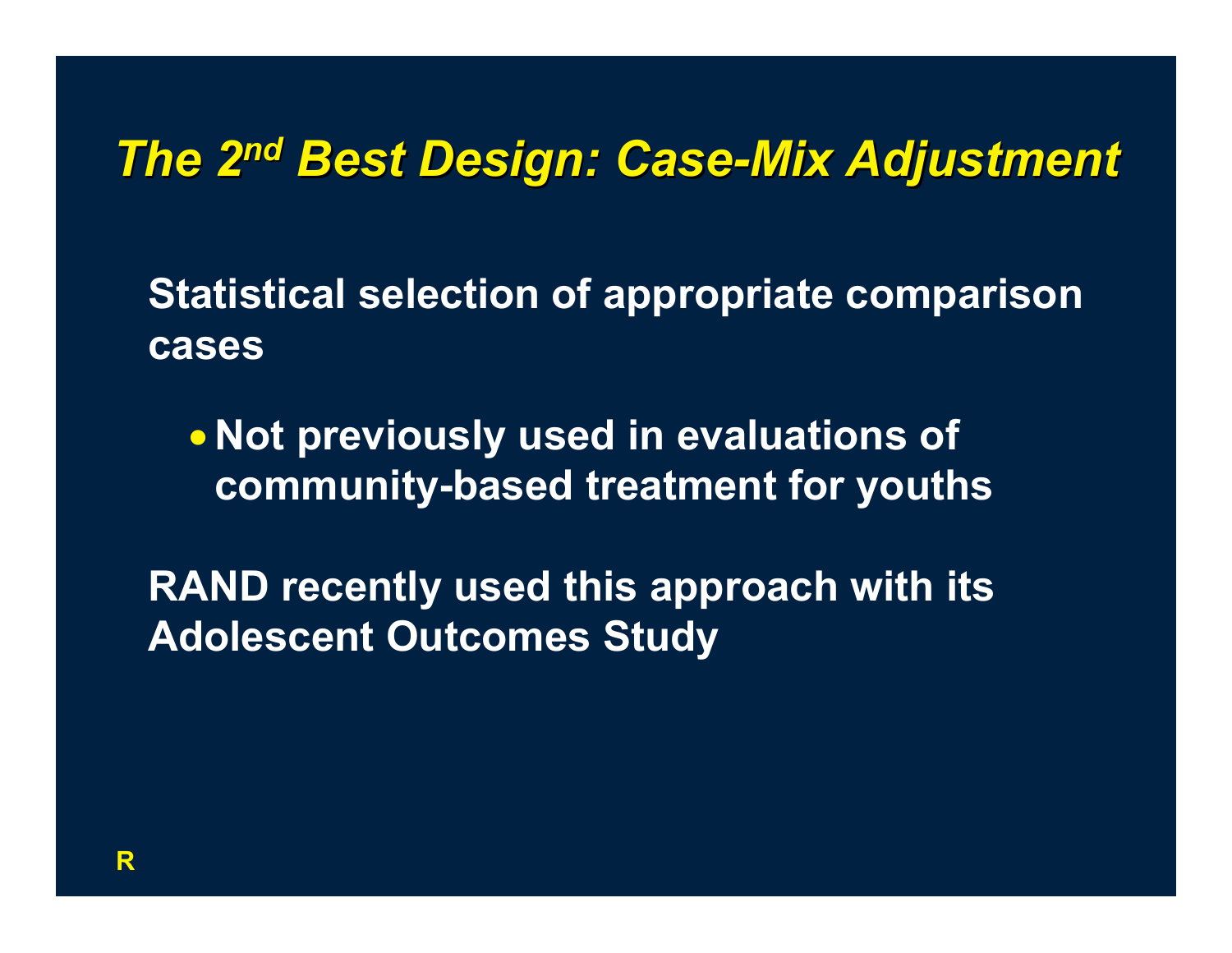#### *RAND's Adolescent Outcomes Study cent Outcomes Study*

**Interviews before and 12-months after treatment used to compare outcomes of** 

**Phoenix Academy (PA) n=175**

**Comparison programs (COMP) n=274**

**Statistically adjusts for group differences**

 **Age, Race, Substance Problems, Crime, Psychological Problems, etc. (56 variables)**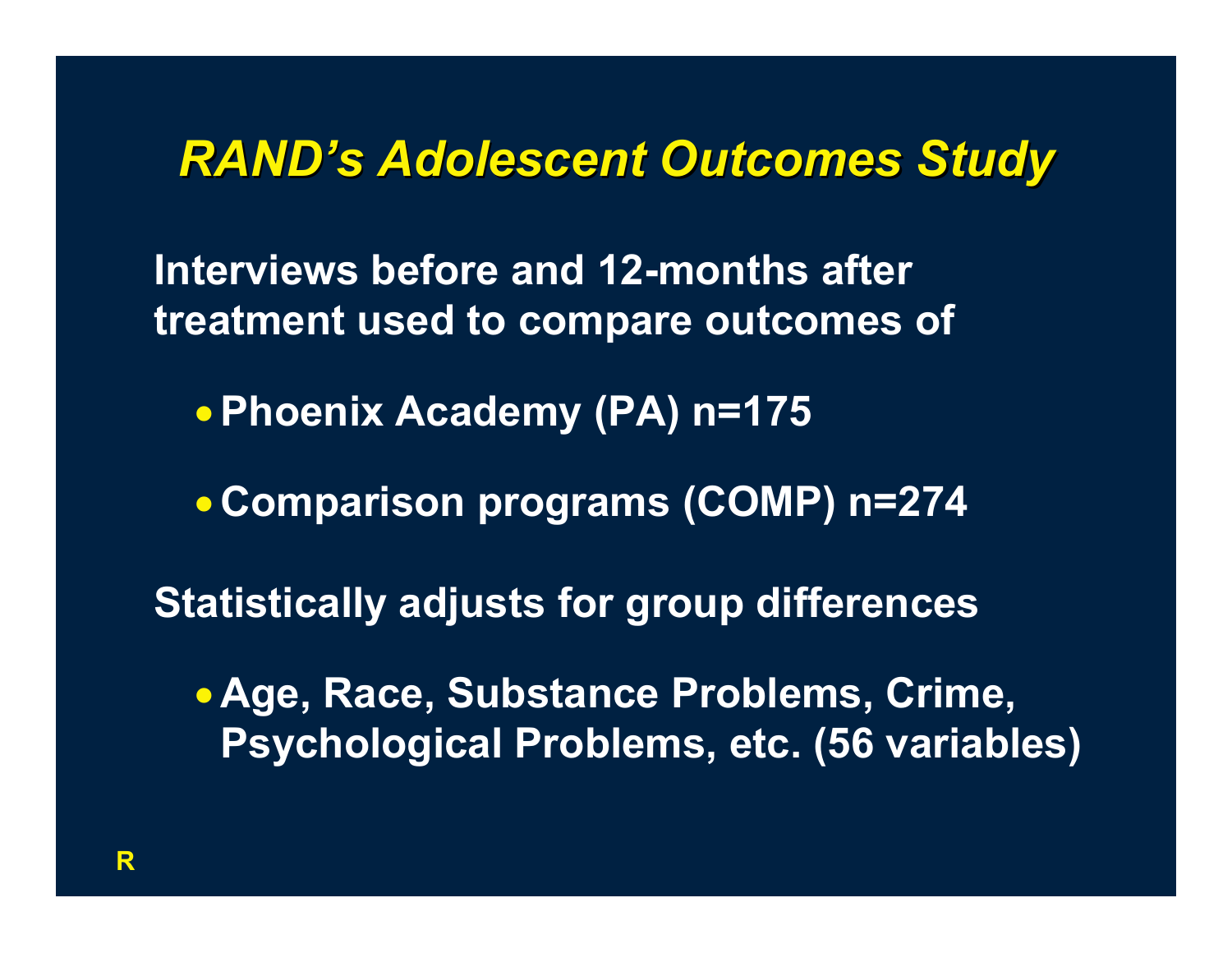# *Large Clientele Differences Before Large Clientele Differences Before* **Identifying Adjustment**

**Example Key variables with baseline group differences**

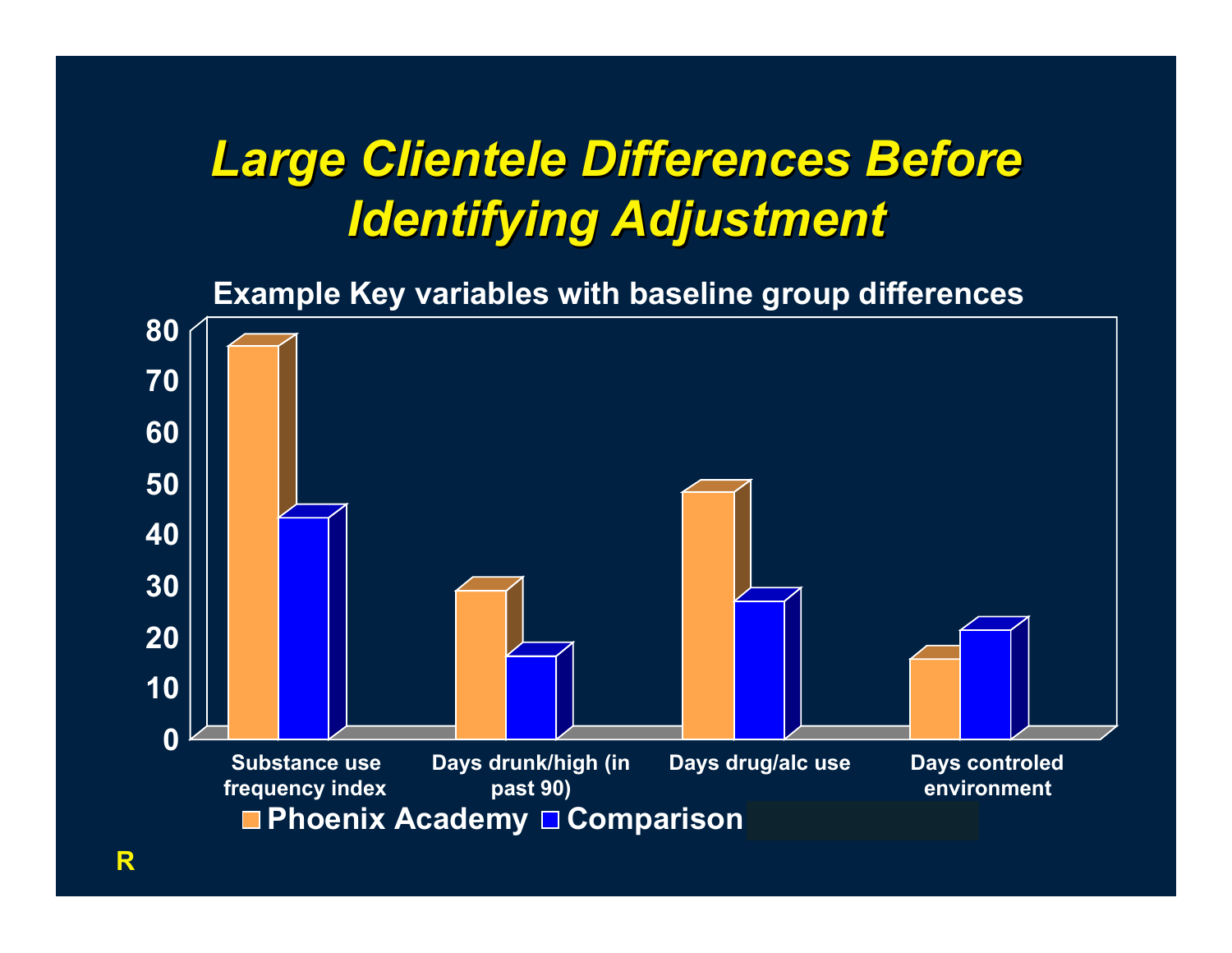# *Adjustment Eliminated Most Differences Adjustment Eliminated Most Differences*

#### **Example Key variables with baseline group differences**

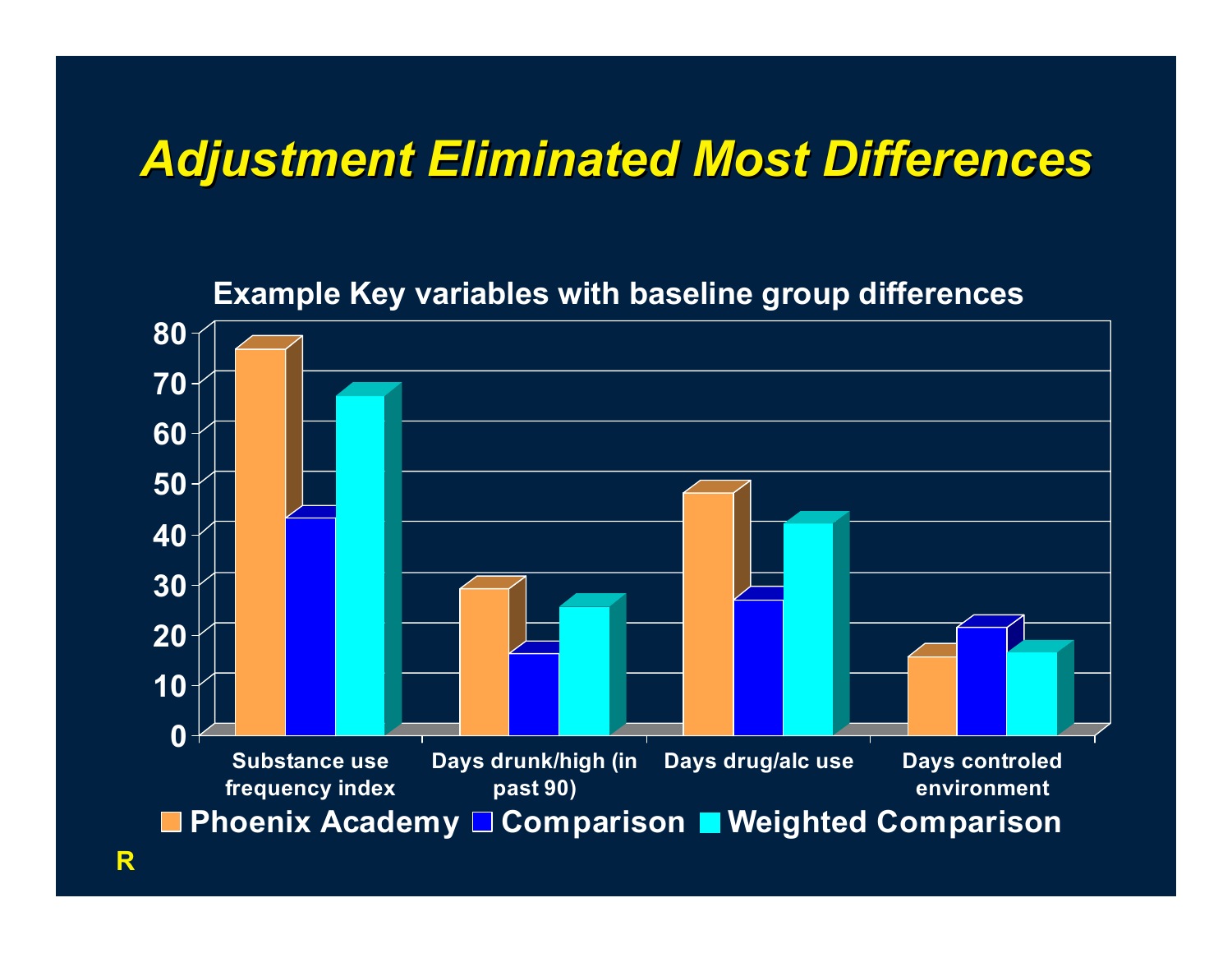*Phoenix Acade Phoenix Academy Had Superior Outc y Had Superior Outcomes*

**Drugs**

**Psychiatric Symptoms**

**• Health** 

**Crime**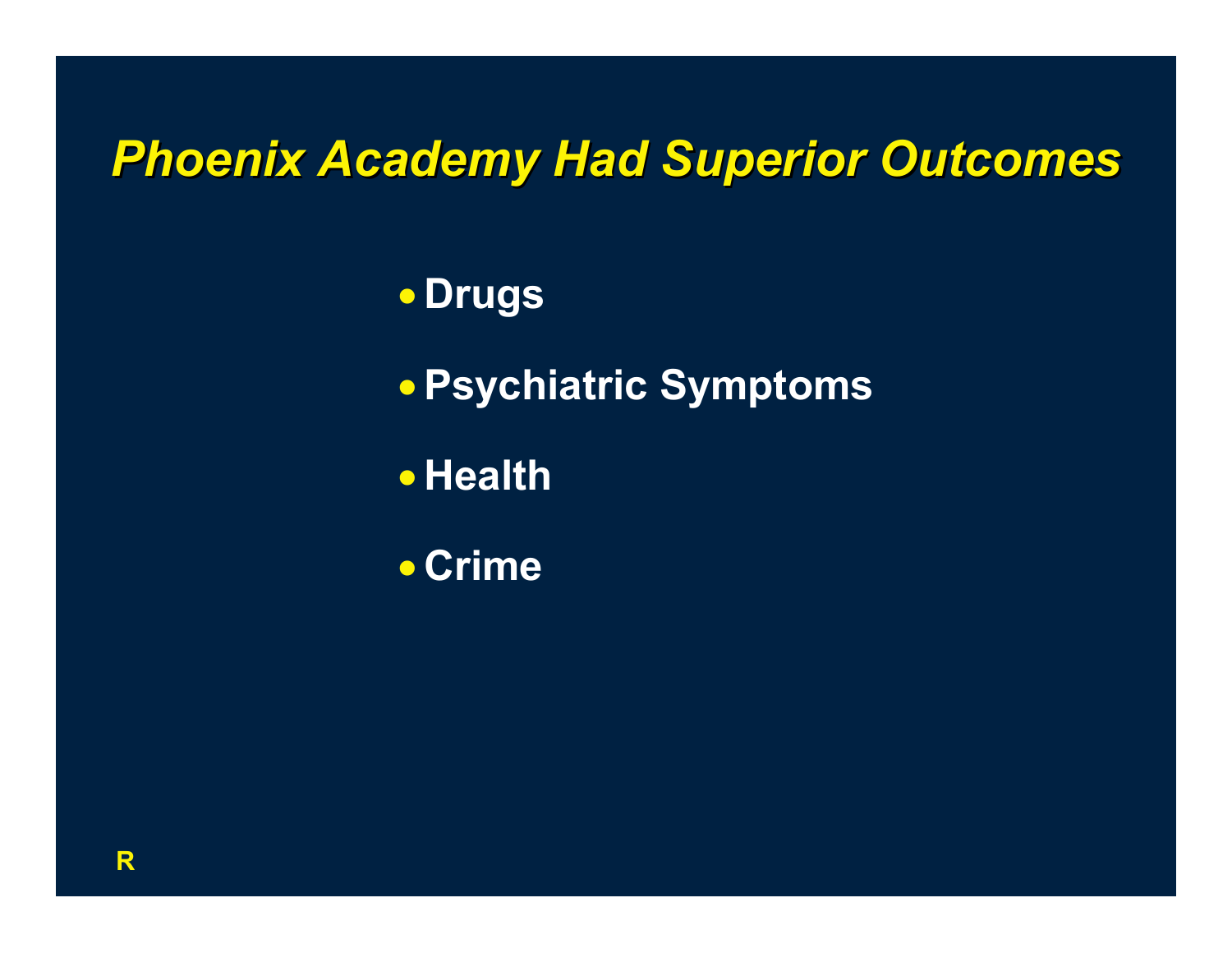## *DRUGS: Subs DRUGS: Substance Abuse Sy tance Abuse Symptoms*



*Interactions: Piece 1-SIGPiece 2-p<.1*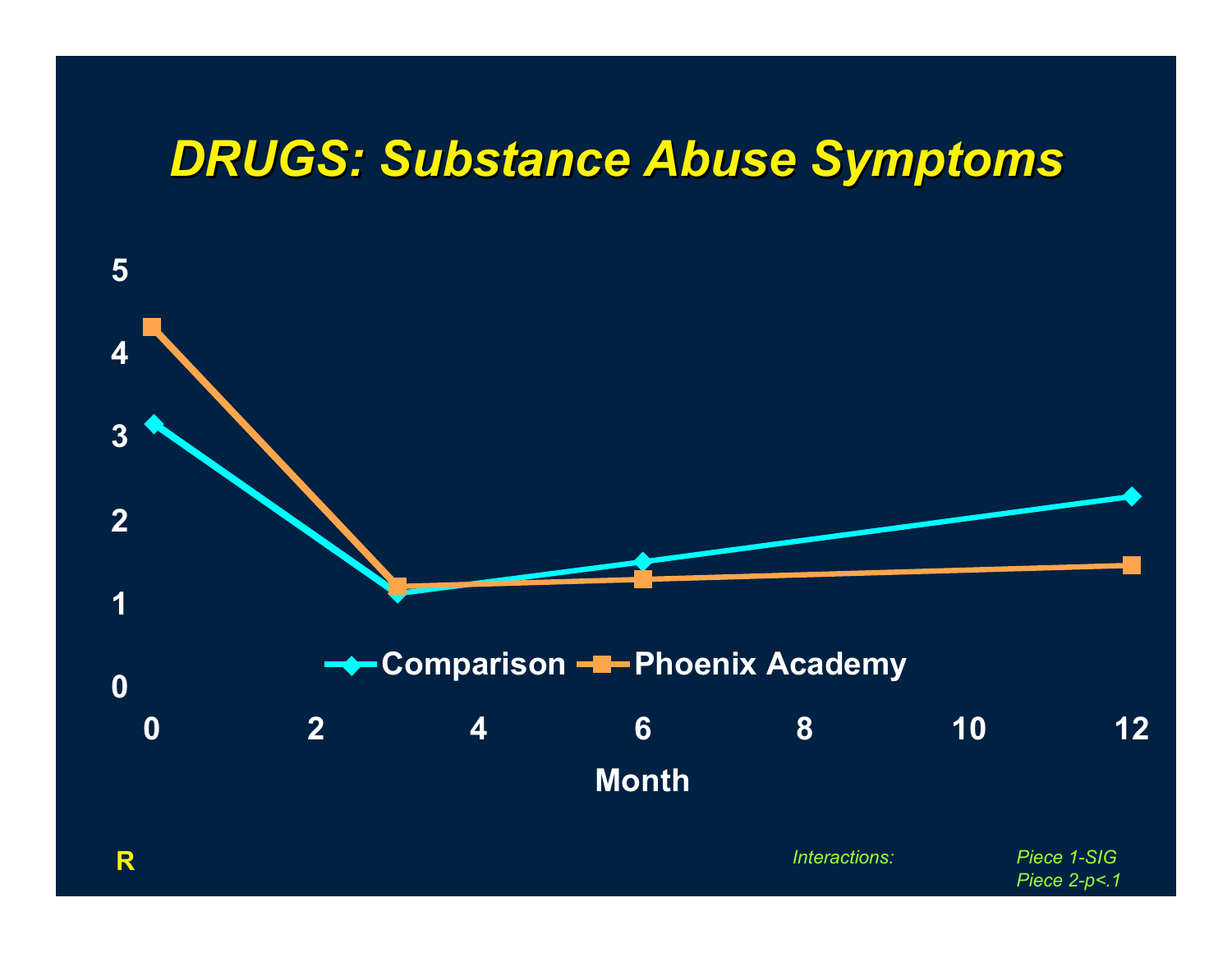# **PSYCHIATRIC: Anxiety Symptoms Index**





*Interactions: Piece 1-NS*

*Piece 2-SIG*

**1**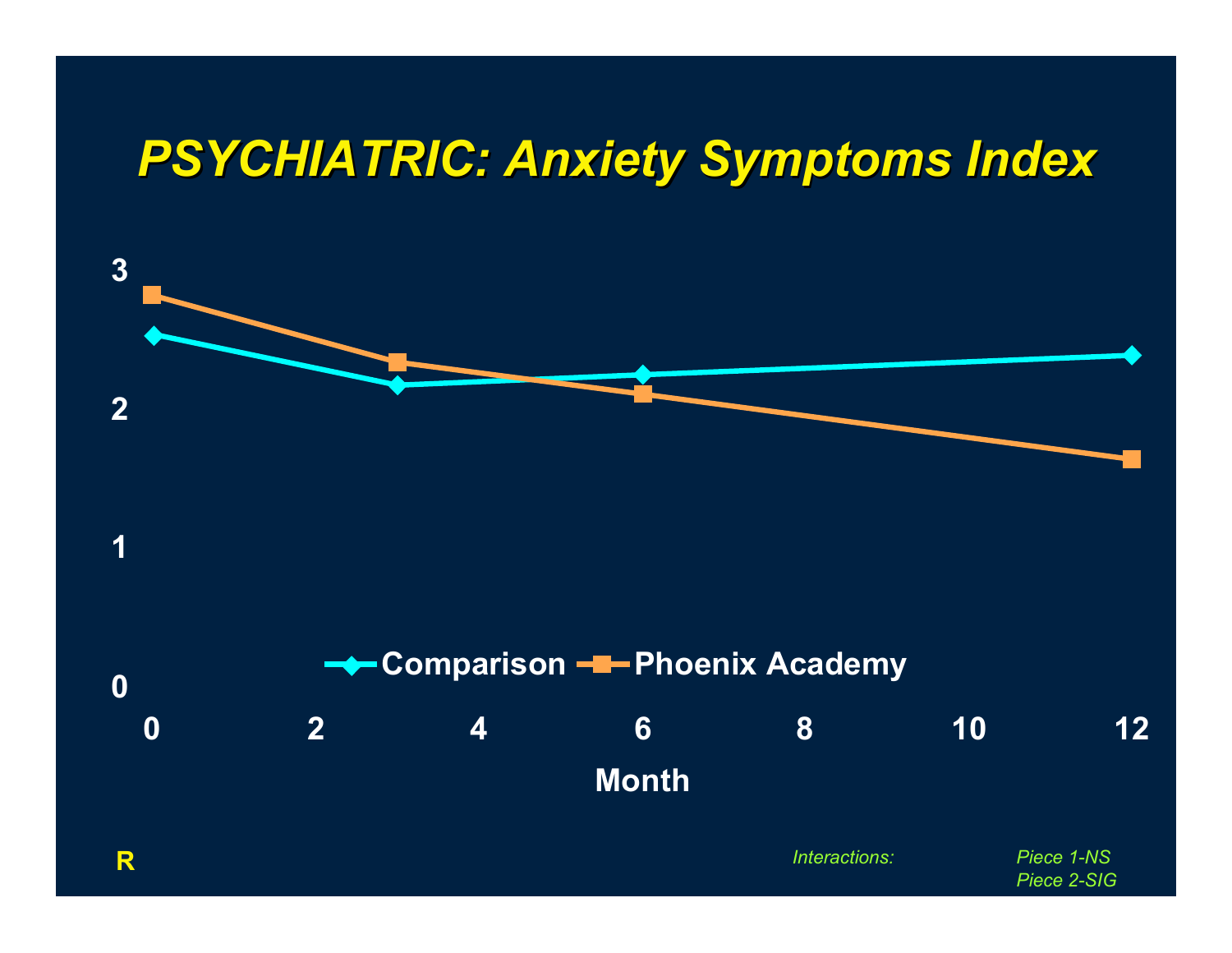# *CRIME: Property Crime (Proportion) CRIME: Property Crime (Proportion)*

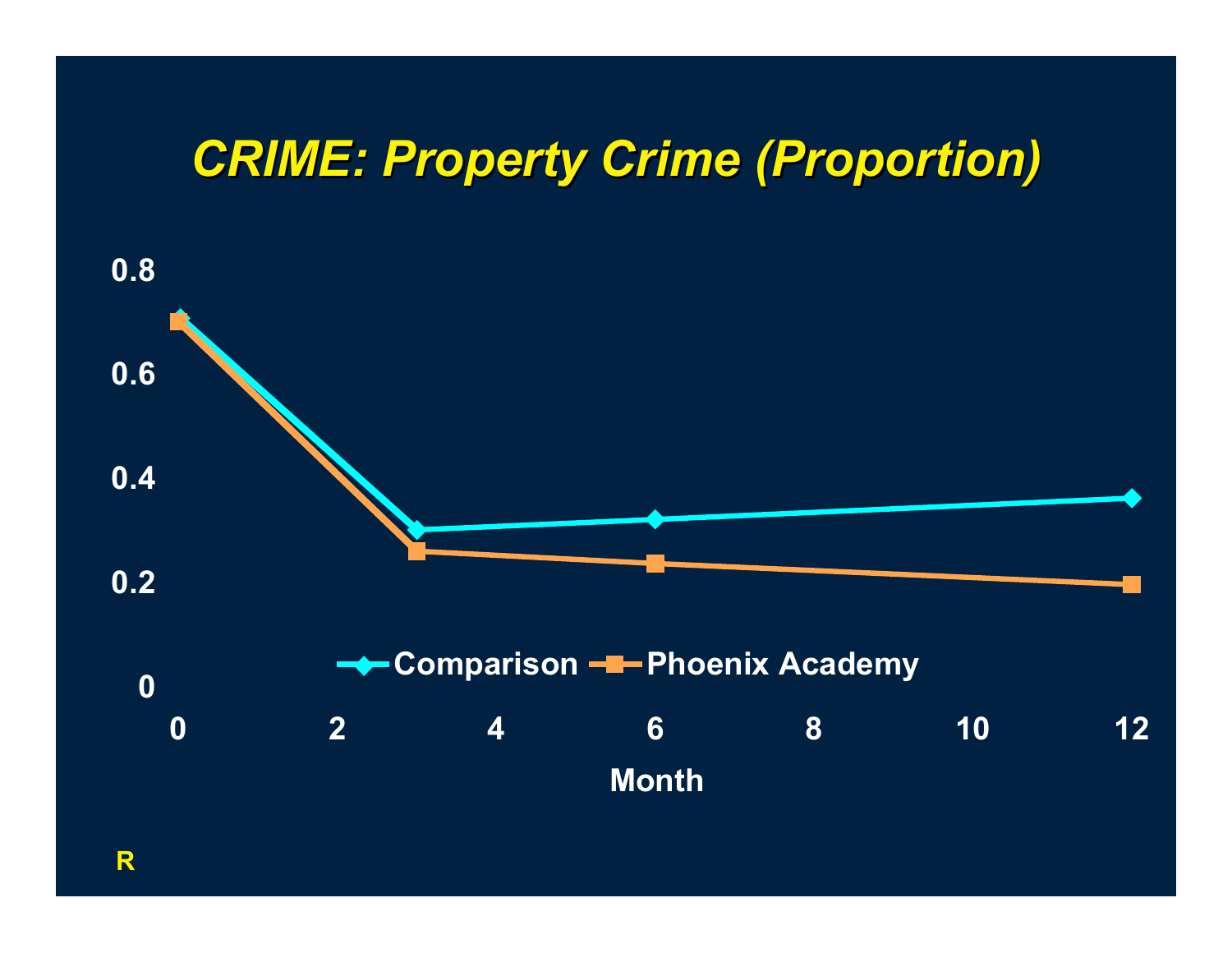#### *Treatment Effects Found Despite "Unfair Test" Treatment Effects Found Despite "Unfair Test"*

**Phoenix Academy outcomes are relative to "active" comparison condition**

 **Comparison programs provided many services, and likely had positive effects on youth outcomes**

**Relative treatment effects may underestimate true treatment effects**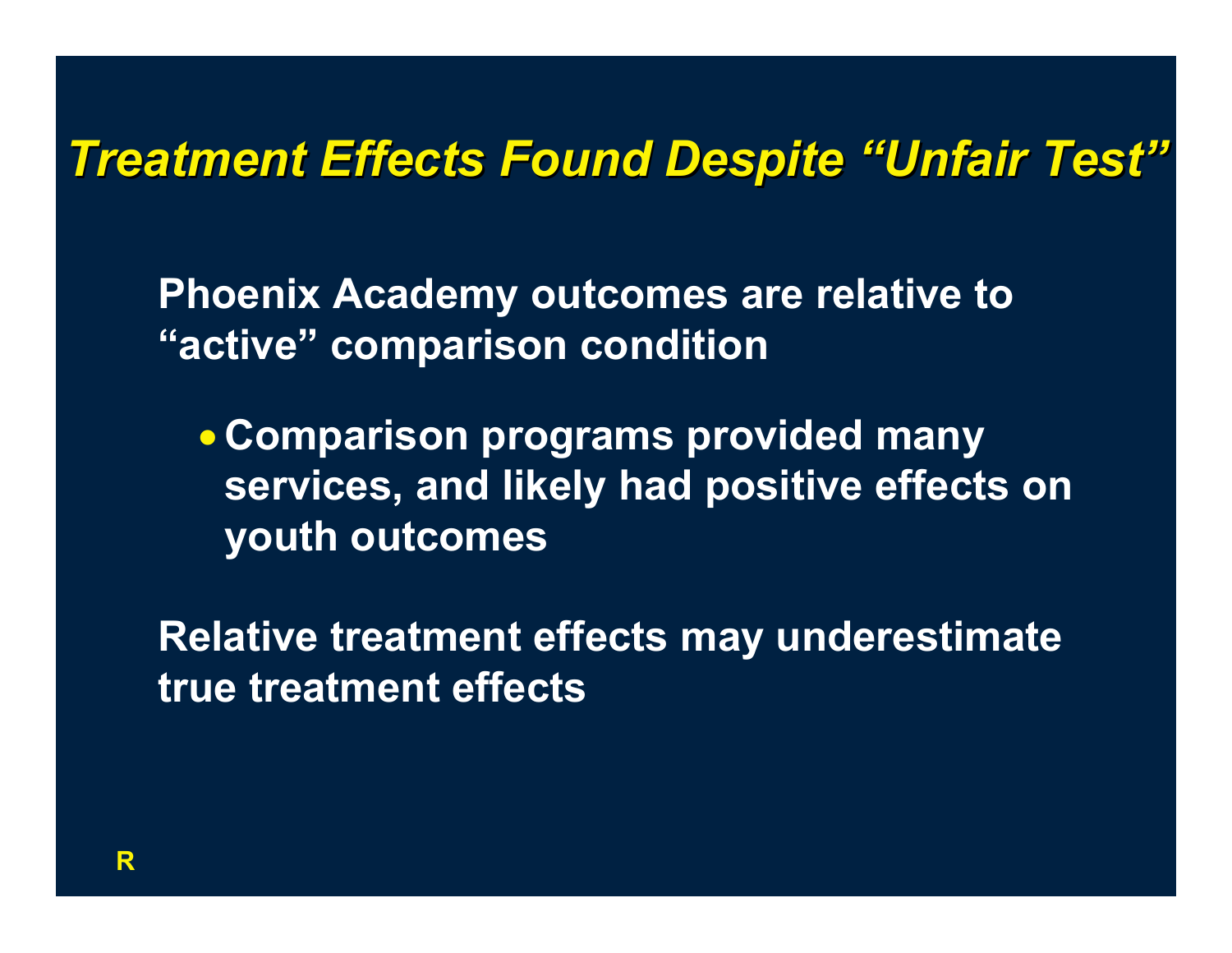# *Our Findings Are Limited Our Findings Are Limited*

 **Quasi-experimental designs: Unobserved group differences could appear as "Treatment effects"**

**Data rely on youths' self-reports**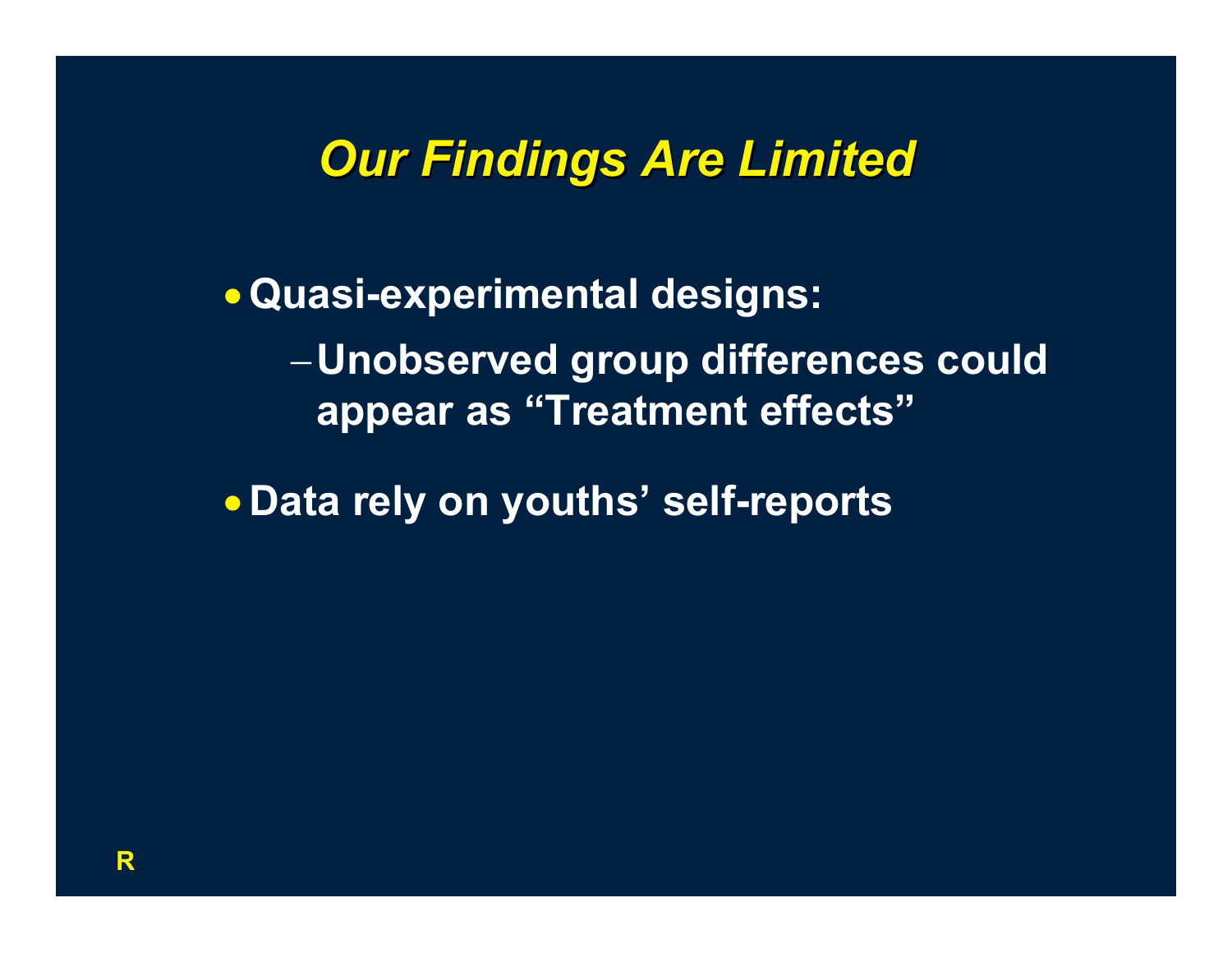#### *Are Science Are Science-Based Treatments Better? Based Treatments Better?*

- **Efficacy of science-based programs better studied than effectiveness of communitybased treatments**
- **But weak support for community treatment efficacy** *does not imply ineffectiveness*
- **RAND's AOP study suggests some community treatments are effective**